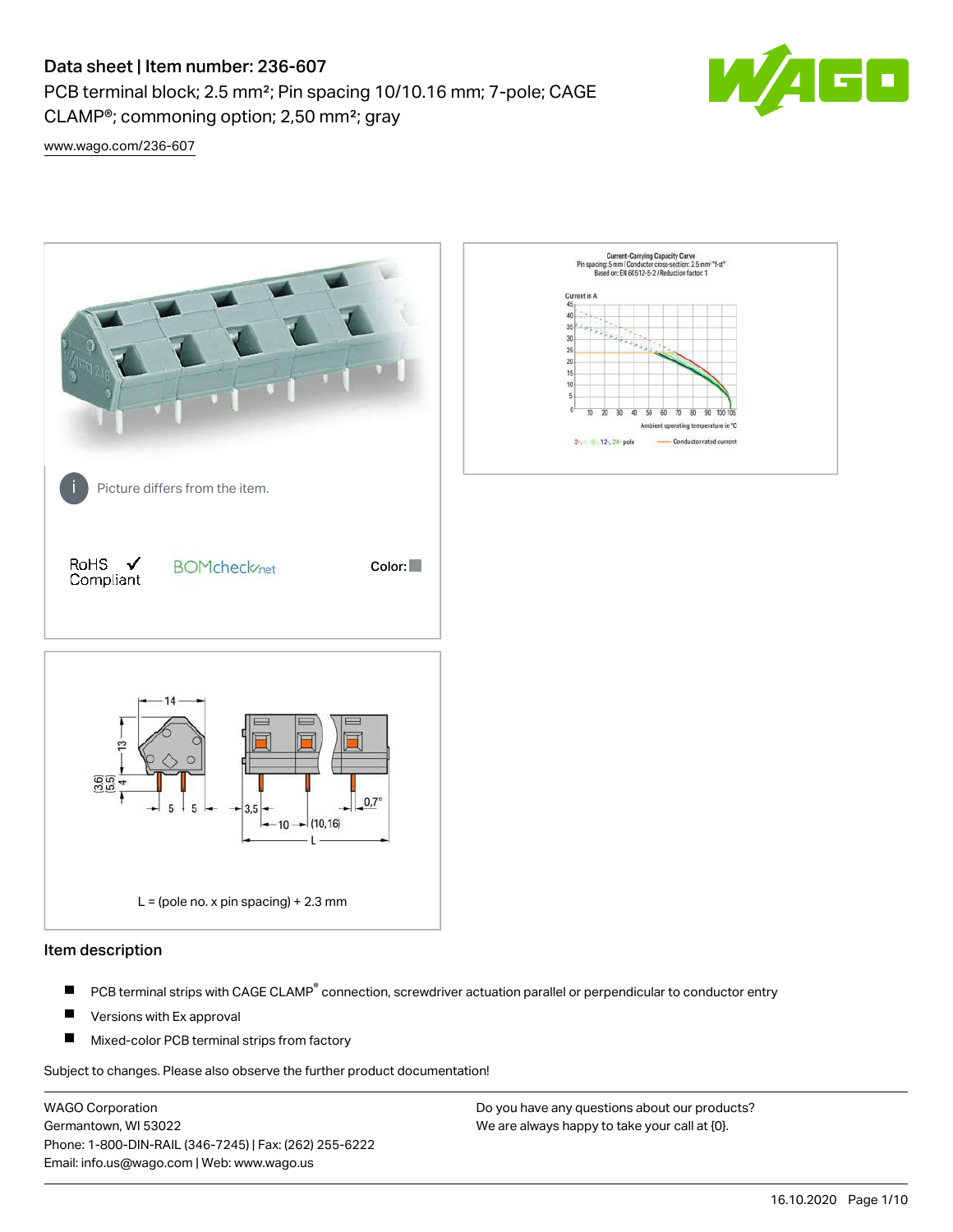

- $\blacksquare$ Operating tools for factory wiring
- $\blacksquare$ 45° conductor entry angle permits a wide range of applications and wiring options
- $\blacksquare$ Set to metric or inch pin spacing by compressing PCB terminal strips or pulling them apart

## Data

# Electrical data

## Ratings per IEC/EN 60664-1

| Ratings per                 | IEC/EN 60664-1                                                        |
|-----------------------------|-----------------------------------------------------------------------|
| Rated voltage (III / 3)     | 630 V                                                                 |
| Rated surge voltage (III/3) | 8 <sub>kV</sub>                                                       |
| Rated voltage (III/2)       | 1000V                                                                 |
| Rated surge voltage (III/2) | 8 <sub>kV</sub>                                                       |
| Nominal voltage (II/2)      | 1000V                                                                 |
| Rated surge voltage (II/2)  | 8 <sub>kV</sub>                                                       |
| Rated current               | 24 A                                                                  |
| Legend (ratings)            | $(III / 2)$ $\triangle$ Overvoltage category III / Pollution degree 2 |

## Ratings per UL 1059

| Approvals per                  | UL 1059 |
|--------------------------------|---------|
| Rated voltage UL (Use Group B) | 300 V   |
| Rated current UL (Use Group B) | 15 A    |
| Rated voltage UL (Use Group D) | 300 V   |
| Rated current UL (Use Group D) | 10 A    |

## Ratings per CSA

| Approvals per                   | CSA   |
|---------------------------------|-------|
| Rated voltage CSA (Use Group B) | 300 V |
| Rated current CSA (Use Group B) | 15 A  |
| Rated voltage CSA (Use Group D) | 300 V |
| Rated current CSA (Use Group D) | 10 A  |

## Connection data

| Connection technology | CAGE CLAMP                              |
|-----------------------|-----------------------------------------|
| Actuation type        | Operating tool                          |
| Solid conductor       | $0.08$ 2.5 mm <sup>2</sup> / 28  12 AWG |

Subject to changes. Please also observe the further product documentation!

| <b>WAGO Corporation</b>                                | Do you have any questions about our products? |
|--------------------------------------------------------|-----------------------------------------------|
| Germantown, WI 53022                                   | We are always happy to take your call at {0}. |
| Phone: 1-800-DIN-RAIL (346-7245)   Fax: (262) 255-6222 |                                               |
| Email: info.us@wago.com   Web: www.wago.us             |                                               |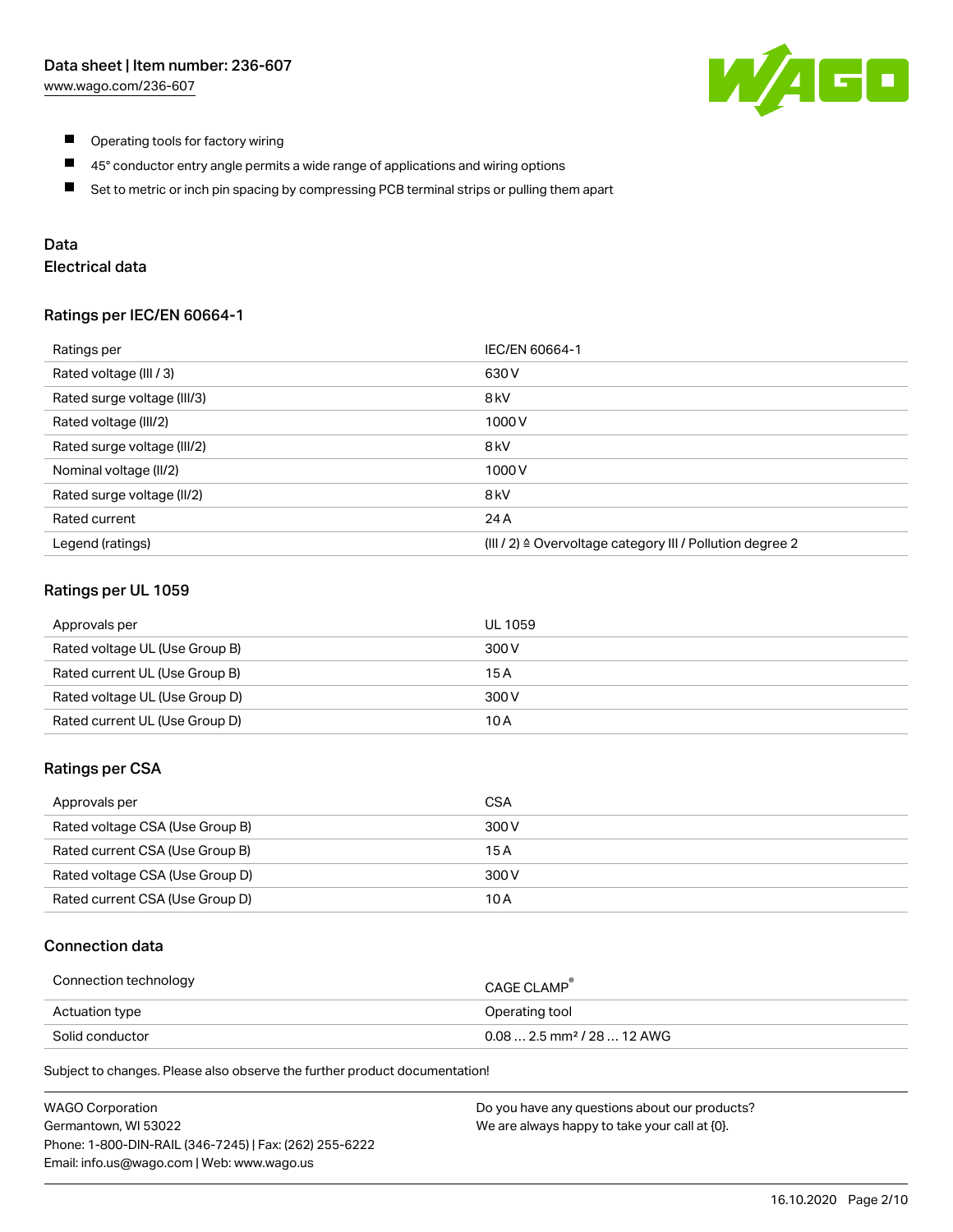[www.wago.com/236-607](http://www.wago.com/236-607)



| Fine-stranded conductor                           | $0.08$ 2.5 mm <sup>2</sup> / 28  12 AWG |
|---------------------------------------------------|-----------------------------------------|
| Fine-stranded conductor; with insulated ferrule   | $0.251.5$ mm <sup>2</sup>               |
| Fine-stranded conductor; with uninsulated ferrule | $0.251.5$ mm <sup>2</sup>               |
| Strip length                                      | $56$ mm $/ 0.20.24$ inch                |
| Conductor connection direction to PCB             | 45°                                     |
| Pole No.                                          |                                         |
| Total number of connection points                 | 7                                       |
| Total number of potentials                        |                                         |
| Number of connection types                        |                                         |
| Number of levels                                  | ◀                                       |
| Note (conductor cross-section)                    | 12 AWG: THHN, THWN                      |

# Physical data

| Pin spacing                          | 10/10.16 mm / 0.394/0.4 inch |
|--------------------------------------|------------------------------|
| Width                                | 72.3 mm / 2.846 inch         |
| Height                               | 17 mm / 0.669 inch           |
| Height from the surface              | 13 mm / 0.512 inch           |
| Depth                                | 14 mm / 0.551 inch           |
| Solder pin length                    | 4 mm                         |
| Solder pin dimensions                | $0.7 \times 0.7$ mm          |
| Drilled hole diameter with tolerance | $1.1$ <sup>(+0.1)</sup> mm   |

# PCB contact

| PCB contact                         | тнт                                      |
|-------------------------------------|------------------------------------------|
| Solder pin arrangement              | over the entire terminal strip (in-line) |
| Number of solder pins per potential |                                          |

## Material Data

| Color                       | gray                                  |
|-----------------------------|---------------------------------------|
| Material group              |                                       |
| Insulation material         | Polyamide (PA66)                      |
| Flammability class per UL94 | V <sub>0</sub>                        |
| Clamping spring material    | Chrome nickel spring steel (CrNi)     |
| Contact material            | Electrolytic copper $(E_{\text{CL}})$ |
| Contact plating             | tin-plated                            |
| Fire load                   | 0.172 MJ                              |

Subject to changes. Please also observe the further product documentation!

| <b>WAGO Corporation</b>                                | Do you have any questions about our products? |
|--------------------------------------------------------|-----------------------------------------------|
| Germantown, WI 53022                                   | We are always happy to take your call at {0}. |
| Phone: 1-800-DIN-RAIL (346-7245)   Fax: (262) 255-6222 |                                               |
| Email: info.us@wago.com   Web: www.wago.us             |                                               |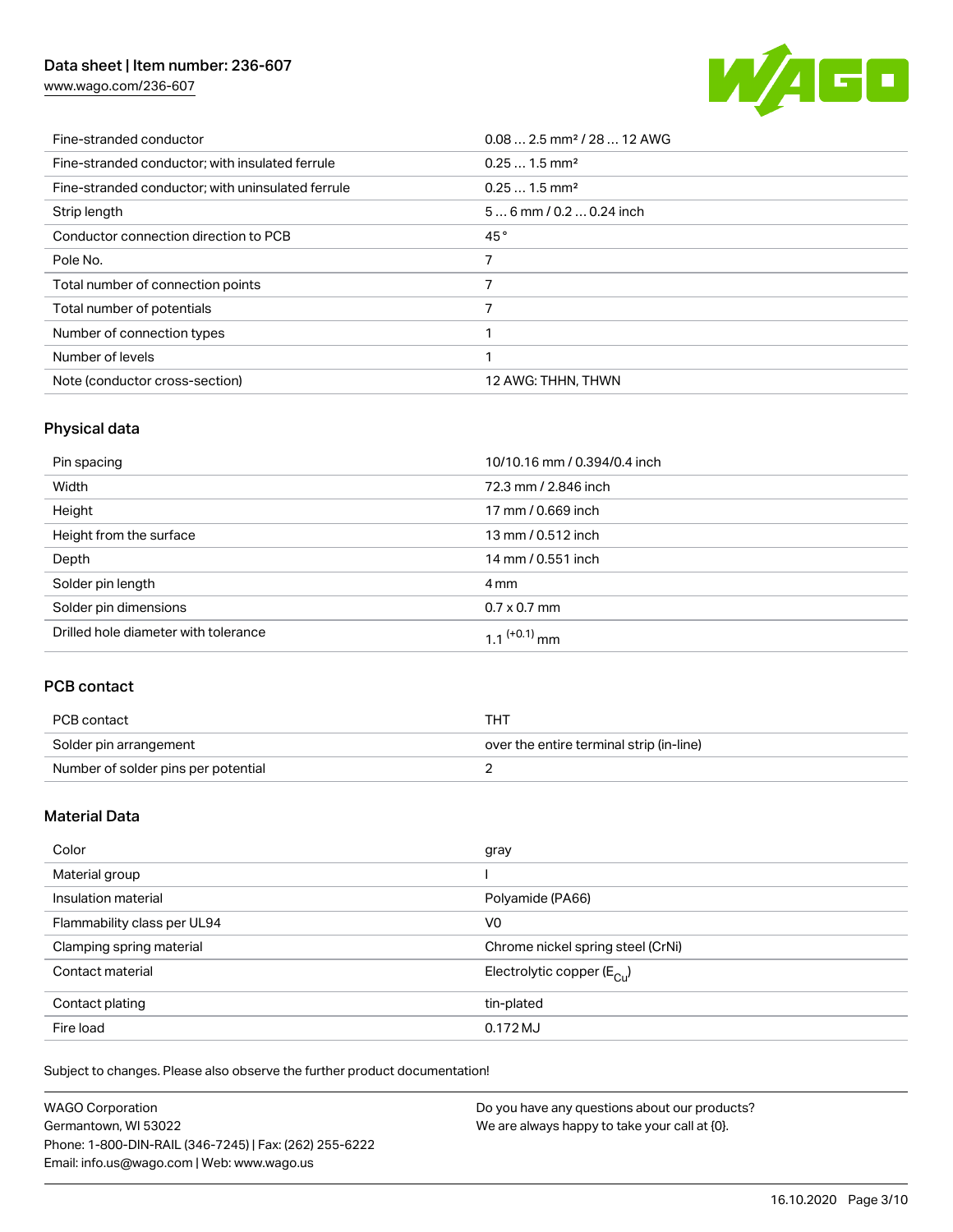[www.wago.com/236-607](http://www.wago.com/236-607)



| Weight                            | 9.1 <sub>g</sub> |
|-----------------------------------|------------------|
| <b>Environmental Requirements</b> |                  |
| Limit temperature range           | $-60+105 °C$     |
| <b>Commercial data</b>            |                  |

| Product Group         | 4 (Printed Circuit) |
|-----------------------|---------------------|
| Packaging type        | <b>BOX</b>          |
| Country of origin     | CН                  |
| <b>GTIN</b>           | 4044918773362       |
| Customs tariff number | 85369010000         |

## Approvals / Certificates

#### Country specific Approvals

|      |                                        |                           | Certificate |
|------|----------------------------------------|---------------------------|-------------|
| Logo | Approval                               | Additional Approval Text  | name        |
| ÆF   | <b>CSA</b><br>DEKRA Certification B.V. | C <sub>22.2</sub> No. 158 | 1673957     |

#### Ship Approvals

| Logo                     | Approval                  | <b>Additional Approval Text</b> | Certificate<br>name |
|--------------------------|---------------------------|---------------------------------|---------------------|
| 國                        | BV<br>Bureau Veritas S.A. | IEC 60998                       | 11915/D0<br>BV      |
| <b>BUREAU</b><br>VERITAS |                           |                                 |                     |

## **Counterpart**

## Compatible products

#### ferrule

| ltem no.: 216-101<br>Ferrule; Sleeve for 0.5 mm <sup>2</sup> / AWG 22; uninsulated; electro-tin plated; silver-colored | www.wago.com/216-101 |
|------------------------------------------------------------------------------------------------------------------------|----------------------|
|------------------------------------------------------------------------------------------------------------------------|----------------------|

Subject to changes. Please also observe the further product documentation!

WAGO Corporation Germantown, WI 53022 Phone: 1-800-DIN-RAIL (346-7245) | Fax: (262) 255-6222 Email: info.us@wago.com | Web: www.wago.us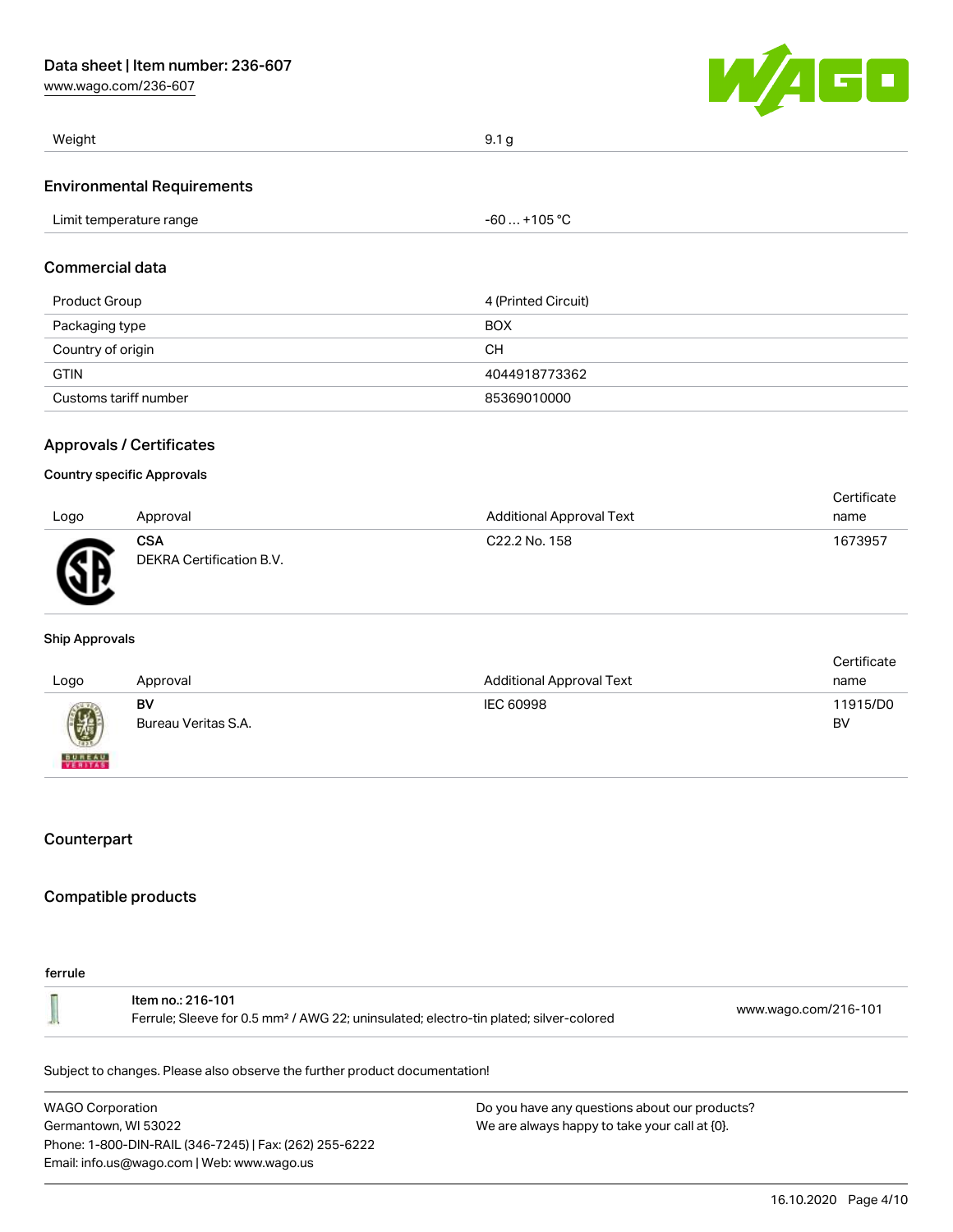[www.wago.com/236-607](http://www.wago.com/236-607)



| Item no.: 216-102<br>Ferrule; Sleeve for 0.75 mm <sup>2</sup> / AWG 20; uninsulated; electro-tin plated; silver-colored                                                                           | www.wago.com/216-102 |
|---------------------------------------------------------------------------------------------------------------------------------------------------------------------------------------------------|----------------------|
| Item no.: 216-103<br>Ferrule; Sleeve for 1 mm <sup>2</sup> / AWG 18; uninsulated; electro-tin plated                                                                                              | www.wago.com/216-103 |
| Item no.: 216-104<br>Ferrule; Sleeve for 1.5 mm <sup>2</sup> / AWG 16; uninsulated; electro-tin plated; silver-colored                                                                            | www.wago.com/216-104 |
| Item no.: 216-121<br>Ferrule; Sleeve for 0.5 mm <sup>2</sup> / AWG 22; uninsulated; electro-tin plated; silver-colored                                                                            | www.wago.com/216-121 |
| Item no.: 216-122<br>Ferrule; Sleeve for 0.75 mm <sup>2</sup> / AWG 20; uninsulated; electro-tin plated; silver-colored                                                                           | www.wago.com/216-122 |
| Item no.: 216-123<br>Ferrule; Sleeve for 1 mm <sup>2</sup> / AWG 18; uninsulated; electro-tin plated; silver-colored                                                                              | www.wago.com/216-123 |
| Item no.: 216-124<br>Ferrule; Sleeve for 1.5 mm <sup>2</sup> / AWG 16; uninsulated; electro-tin plated                                                                                            | www.wago.com/216-124 |
| Item no.: 216-131<br>Ferrule; Sleeve for 0.25 mm <sup>2</sup> / AWG 24; uninsulated; electro-tin plated; silver-colored                                                                           | www.wago.com/216-131 |
| Item no.: 216-132<br>Ferrule; Sleeve for 0.34 mm <sup>2</sup> / AWG 24; uninsulated; electro-tin plated                                                                                           | www.wago.com/216-132 |
| Item no.: 216-141<br>Ferrule; Sleeve for 0.5 mm <sup>2</sup> / 20 AWG; uninsulated; electro-tin plated; electrolytic copper; gastight<br>crimped; acc. to DIN 46228, Part 1/08.92                 | www.wago.com/216-141 |
| Item no.: 216-142<br>Ferrule; Sleeve for 0.75 mm <sup>2</sup> / 18 AWG; uninsulated; electro-tin plated; electrolytic copper; gastight<br>crimped; acc. to DIN 46228, Part 1/08.92                | www.wago.com/216-142 |
| Item no.: 216-143<br>Ferrule; Sleeve for 1 mm <sup>2</sup> / AWG 18; uninsulated; electro-tin plated; electrolytic copper; gastight<br>crimped; acc. to DIN 46228, Part 1/08.92                   | www.wago.com/216-143 |
| Item no.: 216-144<br>Ferrule; Sleeve for 1.5 mm <sup>2</sup> / AWG 16; uninsulated; electro-tin plated; electrolytic copper; gastight<br>crimped; acc. to DIN 46228, Part 1/08.92; silver-colored | www.wago.com/216-144 |
| Item no.: 216-151<br>Ferrule; Sleeve for 0.25 mm <sup>2</sup> / AWG 24; uninsulated; electro-tin plated                                                                                           | www.wago.com/216-151 |
| Item no.: 216-152<br>Ferrule; Sleeve for 0.34 mm <sup>2</sup> / AWG 24; uninsulated; electro-tin plated                                                                                           | www.wago.com/216-152 |
| Item no.: 216-201<br>Ferrule; Sleeve for 0.5 mm <sup>2</sup> / 20 AWG; insulated; electro-tin plated; white                                                                                       | www.wago.com/216-201 |
| Item no.: 216-202<br>Ferrule; Sleeve for 0.75 mm <sup>2</sup> / 18 AWG; insulated; electro-tin plated; gray                                                                                       | www.wago.com/216-202 |
| Item no.: 216-203<br>Ferrule; Sleeve for 1 mm <sup>2</sup> / AWG 18; insulated; electro-tin plated; red                                                                                           | www.wago.com/216-203 |
| Subject to changes. Please also observe the further product documentation!                                                                                                                        |                      |
| <b>WAGO Corporation</b><br>Do you have any questions about our products?                                                                                                                          |                      |

Germantown, WI 53022 Phone: 1-800-DIN-RAIL (346-7245) | Fax: (262) 255-6222 Email: info.us@wago.com | Web: www.wago.us

We are always happy to take your call at {0}.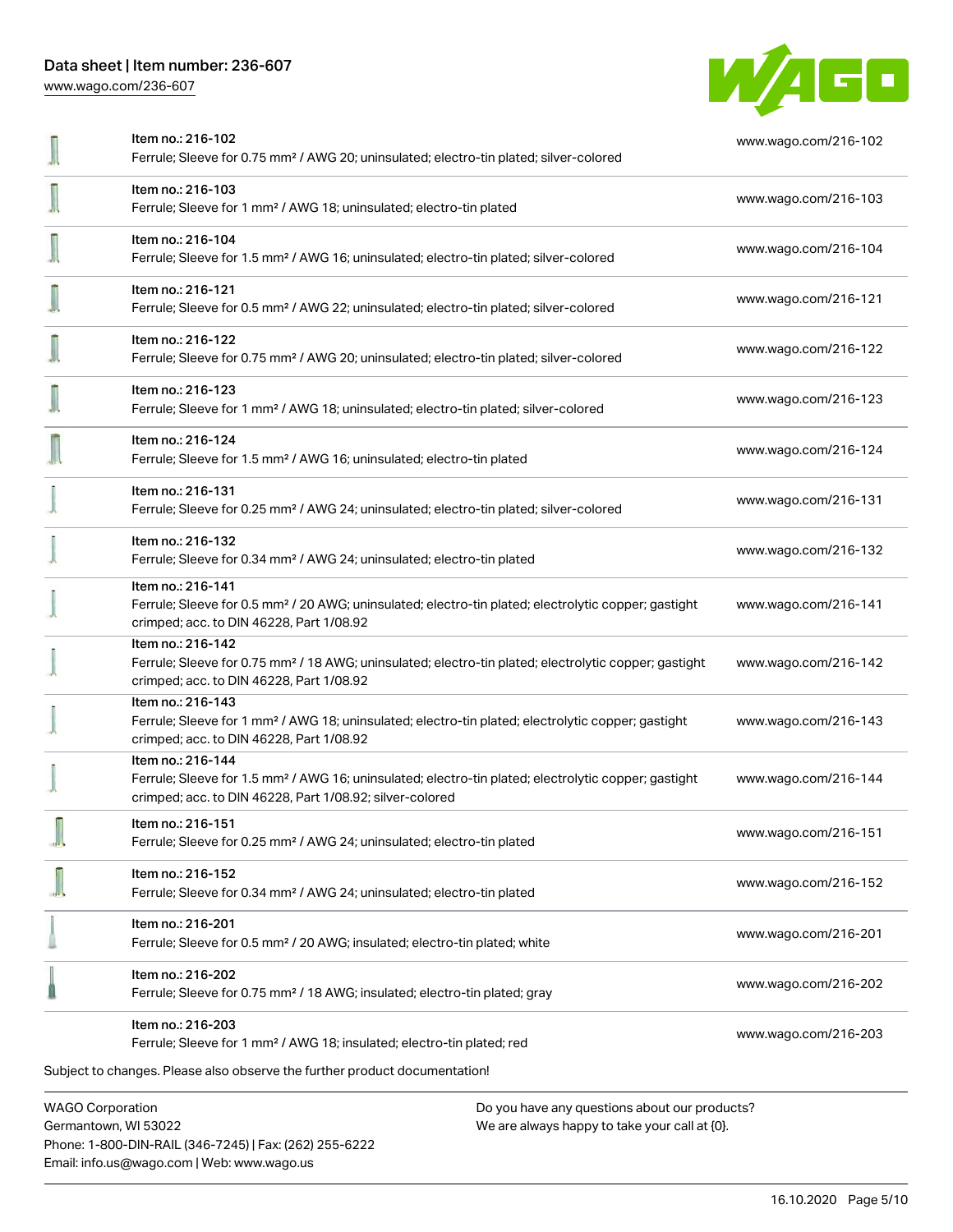

|   | Item no.: 216-204<br>Ferrule; Sleeve for 1.5 mm <sup>2</sup> / AWG 16; insulated; electro-tin plated; black                                                                                             | www.wago.com/216-204 |
|---|---------------------------------------------------------------------------------------------------------------------------------------------------------------------------------------------------------|----------------------|
|   | Item no.: 216-221<br>Ferrule; Sleeve for 0.5 mm <sup>2</sup> / 20 AWG; insulated; electro-tin plated; white                                                                                             | www.wago.com/216-221 |
|   | Item no.: 216-222<br>Ferrule; Sleeve for 0.75 mm <sup>2</sup> / 18 AWG; insulated; electro-tin plated; gray                                                                                             | www.wago.com/216-222 |
|   | Item no.: 216-223<br>Ferrule; Sleeve for 1 mm <sup>2</sup> / AWG 18; insulated; electro-tin plated; red                                                                                                 | www.wago.com/216-223 |
|   | Item no.: 216-224<br>Ferrule; Sleeve for 1.5 mm <sup>2</sup> / AWG 16; insulated; electro-tin plated; black                                                                                             | www.wago.com/216-224 |
|   | Item no.: 216-241<br>Ferrule; Sleeve for 0.5 mm <sup>2</sup> / 20 AWG; insulated; electro-tin plated; electrolytic copper; gastight<br>crimped; acc. to DIN 46228, Part 4/09.90; white                  | www.wago.com/216-241 |
|   | Item no.: 216-242<br>Ferrule; Sleeve for 0.75 mm <sup>2</sup> / 18 AWG; insulated; electro-tin plated; electrolytic copper; gastight<br>crimped; acc. to DIN 46228, Part 4/09.90; gray                  | www.wago.com/216-242 |
|   | Item no.: 216-243<br>Ferrule; Sleeve for 1 mm <sup>2</sup> / AWG 18; insulated; electro-tin plated; electrolytic copper; gastight crimped; www.wago.com/216-243<br>acc. to DIN 46228, Part 4/09.90; red |                      |
|   | Item no.: 216-244<br>Ferrule; Sleeve for 1.5 mm <sup>2</sup> / AWG 16; insulated; electro-tin plated; electrolytic copper; gastight<br>crimped; acc. to DIN 46228, Part 4/09.90; black                  | www.wago.com/216-244 |
|   | Item no.: 216-262<br>Ferrule; Sleeve for 0.75 mm <sup>2</sup> / 18 AWG; insulated; electro-tin plated; electrolytic copper; gastight<br>crimped; acc. to DIN 46228, Part 4/09.90; gray                  | www.wago.com/216-262 |
| Ë | Item no.: 216-263<br>Ferrule; Sleeve for 1 mm <sup>2</sup> / AWG 18; insulated; electro-tin plated; electrolytic copper; gastight crimped; www.wago.com/216-263<br>acc. to DIN 46228, Part 4/09.90; red |                      |
|   | Item no.: 216-264<br>Ferrule; Sleeve for 1.5 mm <sup>2</sup> / AWG 16; insulated; electro-tin plated; electrolytic copper; gastight<br>crimped; acc. to DIN 46228, Part 4/09.90; black                  | www.wago.com/216-264 |
|   | Item no.: 216-284<br>Ferrule; Sleeve for 1.5 mm <sup>2</sup> / AWG 16; insulated; electro-tin plated; electrolytic copper; gastight<br>crimped; acc. to DIN 46228, Part 4/09.90; black                  | www.wago.com/216-284 |
|   | Item no.: 216-301<br>Ferrule; Sleeve for 0.25 mm <sup>2</sup> / AWG 24; insulated; electro-tin plated; yellow                                                                                           | www.wago.com/216-301 |
|   | Item no.: 216-302<br>Ferrule; Sleeve for 0.34 mm <sup>2</sup> / 22 AWG; insulated; electro-tin plated; green                                                                                            | www.wago.com/216-302 |
|   | Item no.: 216-321<br>Ferrule; Sleeve for 0.25 mm <sup>2</sup> / AWG 24; insulated; electro-tin plated; yellow                                                                                           | www.wago.com/216-321 |

Subject to changes. Please also observe the further product documentation!

WAGO Corporation Germantown, WI 53022 Phone: 1-800-DIN-RAIL (346-7245) | Fax: (262) 255-6222 Email: info.us@wago.com | Web: www.wago.us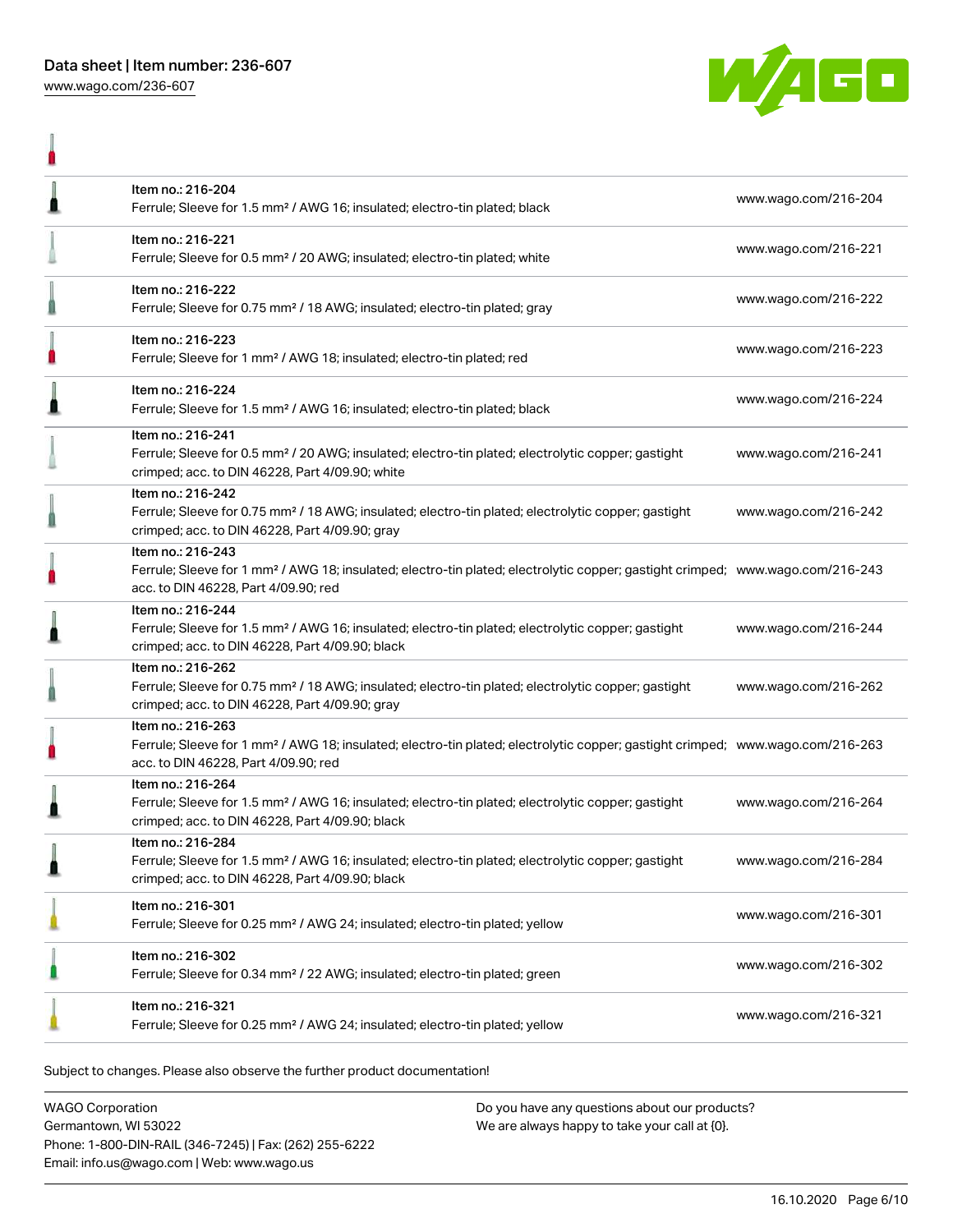[www.wago.com/236-607](http://www.wago.com/236-607)



|                               | Item no.: 216-322<br>Ferrule; Sleeve for 0.34 mm <sup>2</sup> / 22 AWG; insulated; electro-tin plated; green                                           |                                   | www.wago.com/216-322 |
|-------------------------------|--------------------------------------------------------------------------------------------------------------------------------------------------------|-----------------------------------|----------------------|
| tools                         |                                                                                                                                                        |                                   |                      |
|                               | Item no.: 210-657                                                                                                                                      |                                   |                      |
|                               | Operating tool; Blade: 3.5 x 0.5 mm; with a partially insulated shaft; short; multicoloured                                                            |                                   | www.wago.com/210-657 |
|                               | Item no.: 210-658                                                                                                                                      |                                   | www.wago.com/210-658 |
|                               | Operating tool; Blade: 3.5 x 0.5 mm; with a partially insulated shaft; angled; short; multicoloured                                                    |                                   |                      |
|                               | Item no.: 210-720                                                                                                                                      |                                   | www.wago.com/210-720 |
|                               | Operating tool; Blade: 3.5 x 0.5 mm; with a partially insulated shaft; multicoloured                                                                   |                                   |                      |
|                               | Item no.: 236-332                                                                                                                                      |                                   | www.wago.com/236-332 |
|                               | Operating tool; natural                                                                                                                                |                                   |                      |
|                               | Item no.: 236-335                                                                                                                                      |                                   | www.wago.com/236-335 |
|                               | Operating tool; gray                                                                                                                                   |                                   |                      |
| Marking accessories           |                                                                                                                                                        |                                   |                      |
|                               | Item no.: 210-332/1000-202                                                                                                                             |                                   |                      |
|                               | Marking strips; as a DIN A4 sheet; MARKED; 1-16 (80x); Height of marker strip: 3 mm; Strip length 182<br>mm; Horizontal marking; Self-adhesive; white  | www.wago.com/210-332<br>/1000-202 |                      |
|                               | Item no.: 210-332/1000-204                                                                                                                             |                                   |                      |
|                               | Marking strips; as a DIN A4 sheet; MARKED; 17-31 (80x); Height of marker strip: 3 mm; Strip length 182<br>mm; Horizontal marking; Self-adhesive; white | www.wago.com/210-332<br>/1000-204 |                      |
|                               | Item no.: 210-332/1000-206                                                                                                                             |                                   |                      |
|                               | Marking strips; as a DIN A4 sheet; MARKED; 33-48 (80x); Height of marker strip: 3 mm; Strip length 182<br>mm; Horizontal marking; Self-adhesive; white | www.wago.com/210-332<br>/1000-206 |                      |
|                               | Item no.: 210-332/1016-202                                                                                                                             |                                   |                      |
|                               | Marking strips; as a DIN A4 sheet; MARKED; 1-16 (80x); Height of marker strip: 3 mm; Strip length 182                                                  | www.wago.com/210-332<br>/1016-202 |                      |
|                               | mm; Horizontal marking; Self-adhesive; white                                                                                                           |                                   |                      |
|                               | Item no.: 210-332/1016-204                                                                                                                             |                                   |                      |
|                               | Marking strips; as a DIN A4 sheet; MARKED; 17-31 (80x); Height of marker strip: 3 mm; Strip length 182<br>mm; Horizontal marking; Self-adhesive; white | www.wago.com/210-332<br>/1016-204 |                      |
|                               | Item no.: 210-332/1016-206                                                                                                                             |                                   | www.wago.com/210-332 |
|                               | Marking strips; as a DIN A4 sheet; MARKED; 33-48 (80x); Height of marker strip: 3 mm; Strip length 182<br>mm; Horizontal marking; Self-adhesive; white | /1016-206                         |                      |
|                               |                                                                                                                                                        |                                   |                      |
| <b>Downloads</b>              |                                                                                                                                                        |                                   |                      |
| Documentation                 |                                                                                                                                                        |                                   |                      |
| <b>Additional Information</b> |                                                                                                                                                        |                                   |                      |
|                               | Technical explanations<br>Apr 3, 2019                                                                                                                  | pdf<br>3.6 MB                     | Download             |

Subject to changes. Please also observe the further product documentation!

| <b>WAGO Corporation</b>                                | Do you have any questions about our products? |
|--------------------------------------------------------|-----------------------------------------------|
| Germantown, WI 53022                                   | We are always happy to take your call at {0}. |
| Phone: 1-800-DIN-RAIL (346-7245)   Fax: (262) 255-6222 |                                               |
| Email: info.us@wago.com   Web: www.wago.us             |                                               |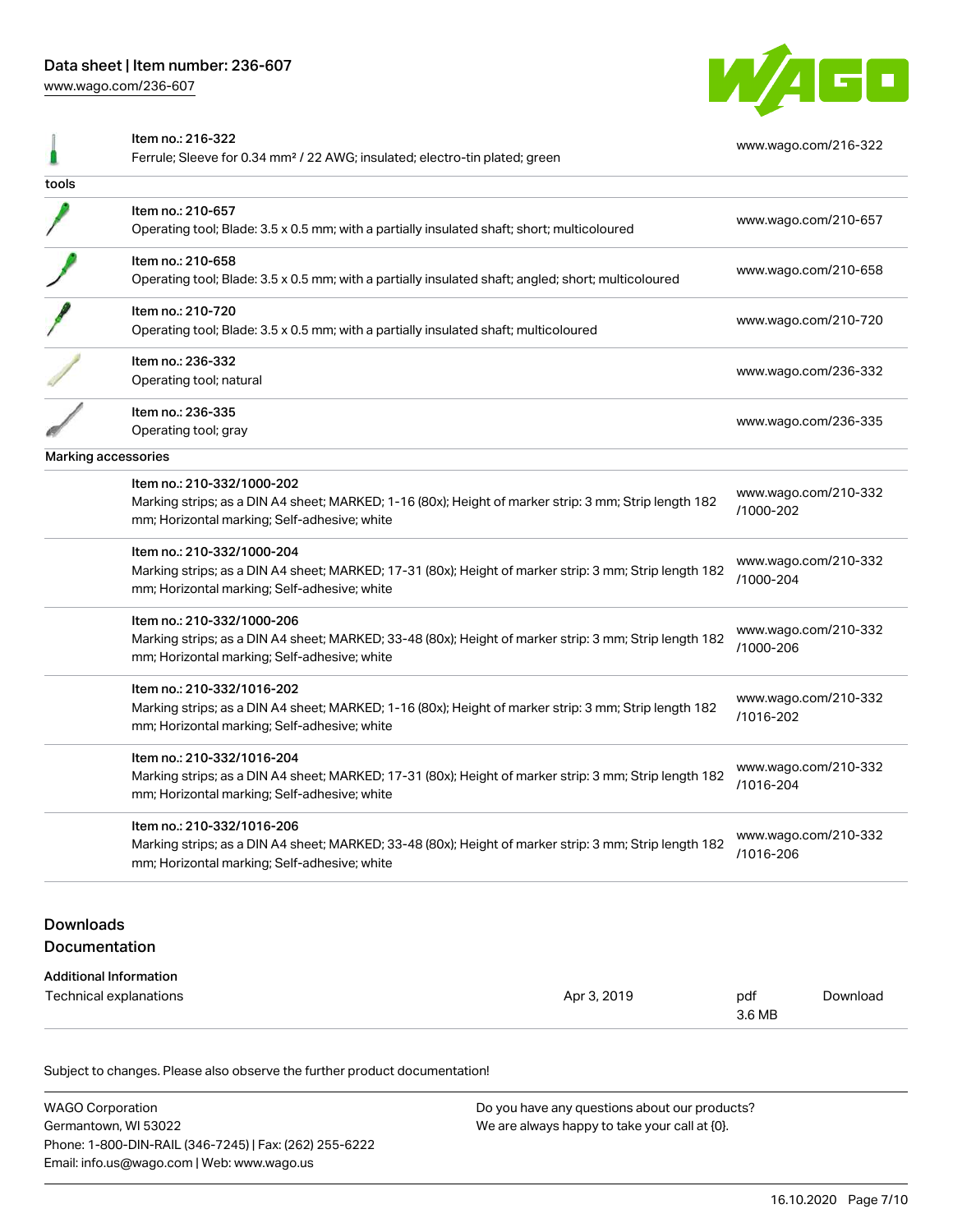Phone: 1-800-DIN-RAIL (346-7245) | Fax: (262) 255-6222

Email: info.us@wago.com | Web: www.wago.us



# CAD files

| CAD data                                                                                                                                                               |                                                                                                |            |          |
|------------------------------------------------------------------------------------------------------------------------------------------------------------------------|------------------------------------------------------------------------------------------------|------------|----------|
| 2D/3D Models 236-607                                                                                                                                                   |                                                                                                | <b>URL</b> | Download |
| <b>PCB Design</b>                                                                                                                                                      |                                                                                                |            |          |
| Symbol and Footprint 236-607                                                                                                                                           |                                                                                                | URL        | Download |
| CAx data for your PCB design, consisting of "schematic symbols and PCB footprints",<br>allow easy integration of the WAGO component into your development environment. |                                                                                                |            |          |
| Supported formats:                                                                                                                                                     |                                                                                                |            |          |
| ш<br>Accel EDA 14 & 15                                                                                                                                                 |                                                                                                |            |          |
| п<br>Altium 6 to current version                                                                                                                                       |                                                                                                |            |          |
| $\blacksquare$<br>Cadence Allegro                                                                                                                                      |                                                                                                |            |          |
| ш<br>DesignSpark                                                                                                                                                       |                                                                                                |            |          |
| ш<br>Eagle Libraries                                                                                                                                                   |                                                                                                |            |          |
| П<br>KiCad                                                                                                                                                             |                                                                                                |            |          |
| L<br>Mentor Graphics BoardStation                                                                                                                                      |                                                                                                |            |          |
| ш<br>Mentor Graphics Design Architect                                                                                                                                  |                                                                                                |            |          |
| п<br>Mentor Graphics Design Expedition 99 and 2000                                                                                                                     |                                                                                                |            |          |
| п<br>OrCAD 9.X PCB and Capture                                                                                                                                         |                                                                                                |            |          |
| $\overline{\phantom{a}}$<br>PADS PowerPCB 3, 3.5, 4.X, and 5.X                                                                                                         |                                                                                                |            |          |
| п<br>PADS PowerPCB and PowerLogic 3.0                                                                                                                                  |                                                                                                |            |          |
| $\overline{\phantom{a}}$<br>PCAD 2000, 2001, 2002, 2004, and 2006                                                                                                      |                                                                                                |            |          |
| П<br>Pulsonix 8.5 or newer                                                                                                                                             |                                                                                                |            |          |
| П<br><b>STL</b>                                                                                                                                                        |                                                                                                |            |          |
| 3D STEP                                                                                                                                                                |                                                                                                |            |          |
| п<br><b>TARGET 3001!</b>                                                                                                                                               |                                                                                                |            |          |
| п<br>View Logic ViewDraw                                                                                                                                               |                                                                                                |            |          |
| ш<br>Quadcept                                                                                                                                                          |                                                                                                |            |          |
| H<br>Zuken CadStar 3 and 4                                                                                                                                             |                                                                                                |            |          |
| Zuken CR-5000 and CR-8000                                                                                                                                              |                                                                                                |            |          |
| PCB Component Libraries (EDA), PCB CAD Library Ultra Librarian                                                                                                         |                                                                                                |            |          |
| CAE data                                                                                                                                                               |                                                                                                |            |          |
| ZUKEN Portal 236-607                                                                                                                                                   |                                                                                                | URL        | Download |
| Subject to changes. Please also observe the further product documentation!                                                                                             |                                                                                                |            |          |
| <b>WAGO Corporation</b><br>Germantown, WI 53022                                                                                                                        | Do you have any questions about our products?<br>We are always happy to take your call at {0}. |            |          |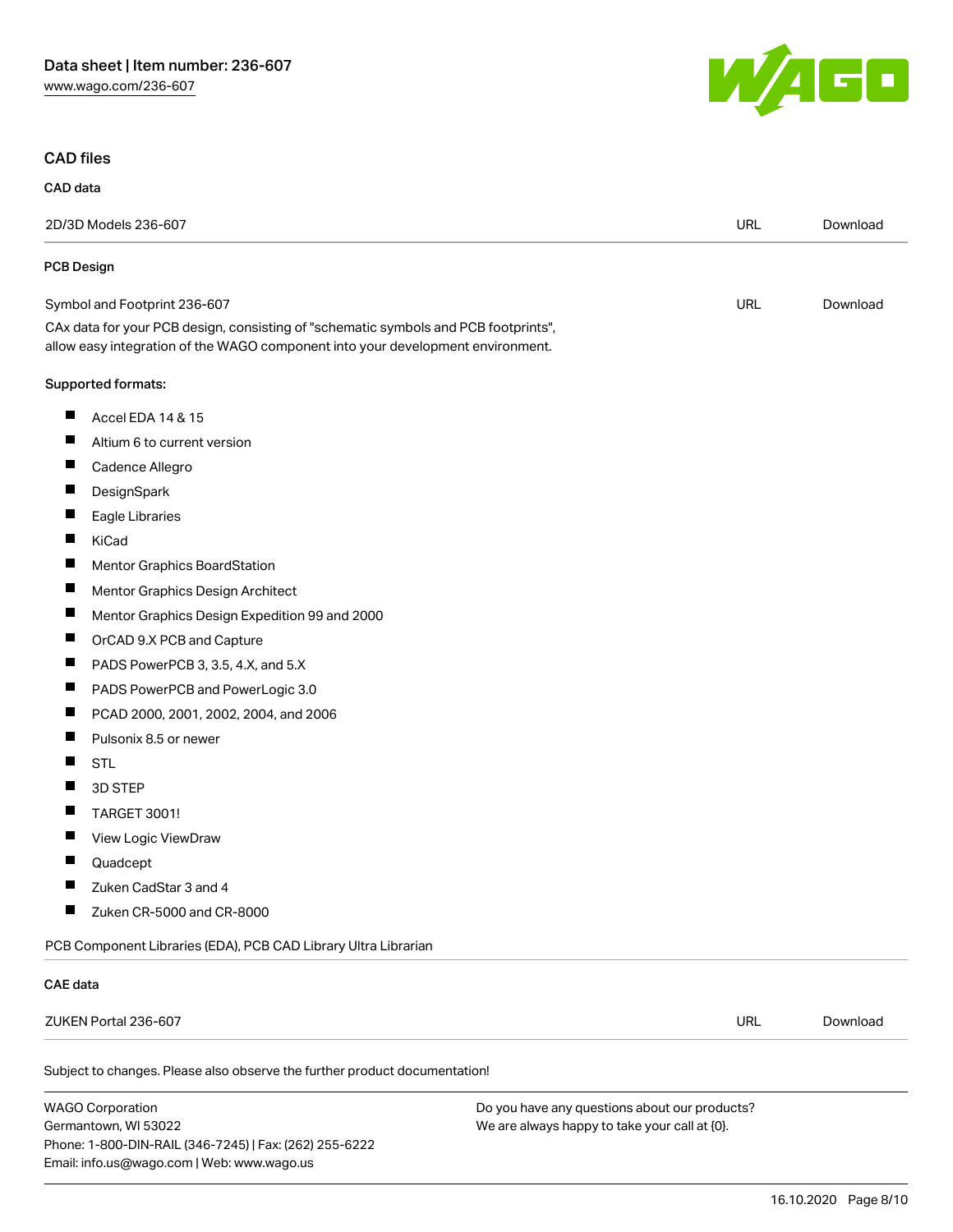

### Installation Notes

Conductor termination



screwdriver.



Inserting a conductor via 3.5 mm Inserting a conductor via operating tool.

Inserting a conductor via 3.5 mm screwdriver.

Screwdriver actuation parallel to conductor entry.

Screwdriver actuation perpendicular to conductor entry.



Compared to standard screwdrivers, these operating tools are far more convenient for wiring PCB terminal strips at factory.

Installation

Subject to changes. Please also observe the further product documentation!

WAGO Corporation Germantown, WI 53022 Phone: 1-800-DIN-RAIL (346-7245) | Fax: (262) 255-6222 Email: info.us@wago.com | Web: www.wago.us